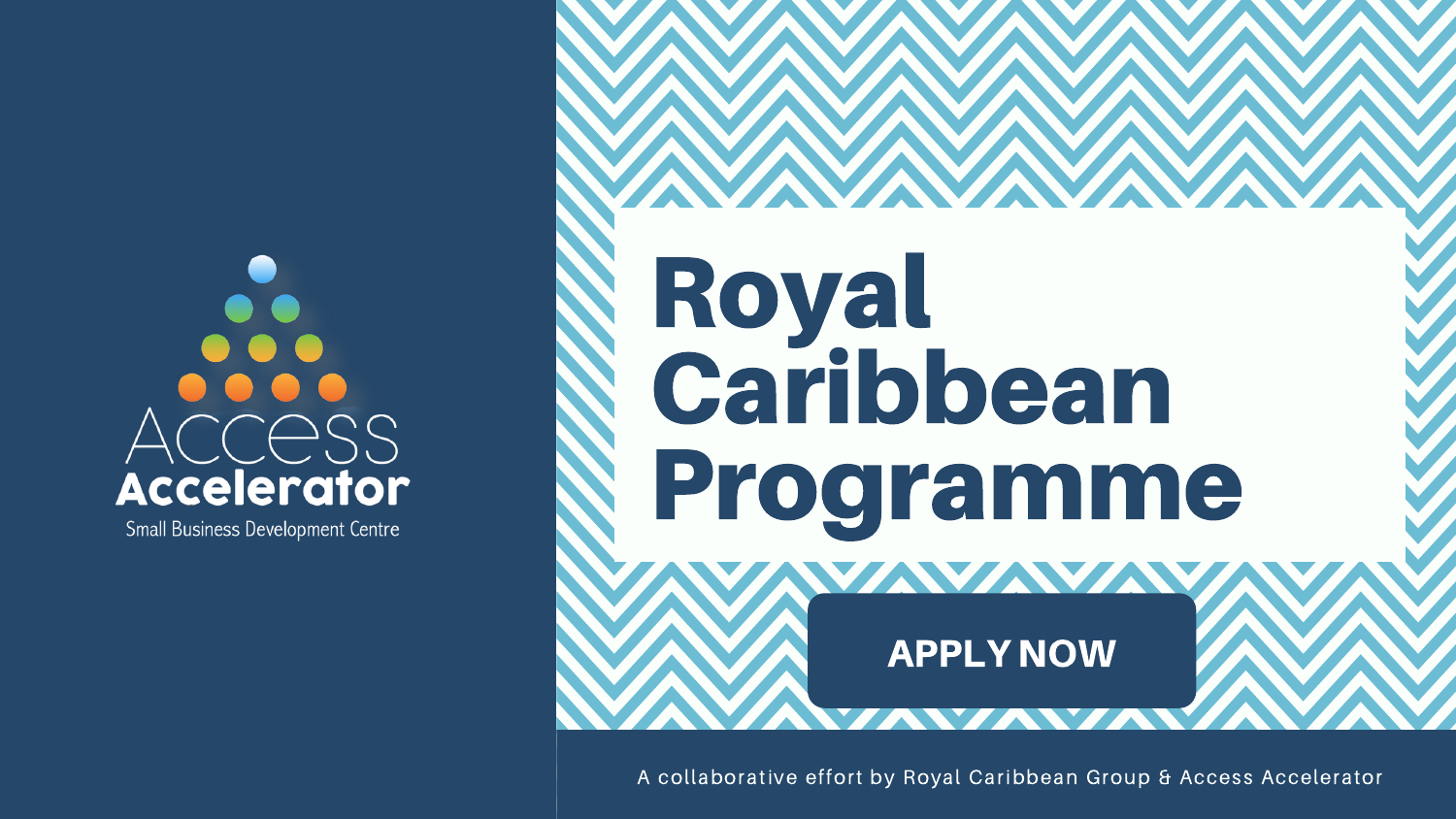$\mathbf{\Omega}$ o $\blacktriangleright$ al C  $\boldsymbol{\sigma}$ rib  $\boldsymbol{\Omega}$  $\bf \Phi$  $\boldsymbol{\sigma}$  $\blacksquare$  $\mathbf{\Omega}$ ro $\bigcirc$  $\overline{\phantom{0}}$  $\boldsymbol{\sigma}$  $\mathbf \Xi$  $\mathbf \Xi$  $\bf \Phi$ 



# Overview

The Access Accelerator has partnered with Royal Caribbean Group to provide funding and training opportunities for small businesses in the tourism sector. This initiative is open for entrepreneurs on **New Providence**, **Grand Bahama** and **Berry Islands**.

Royal Caribbean Group established a \$250,000 fund to be matched by the Government of The Bahamas through its matching grant programme. Access Accelerator will offer 3% interest loans with a repayment term of 5 years to qualified applicants. The initiative will launch **Monday, July 19, 2021,** and applications will be accepted, reviewed and approved on an ongoing basis.

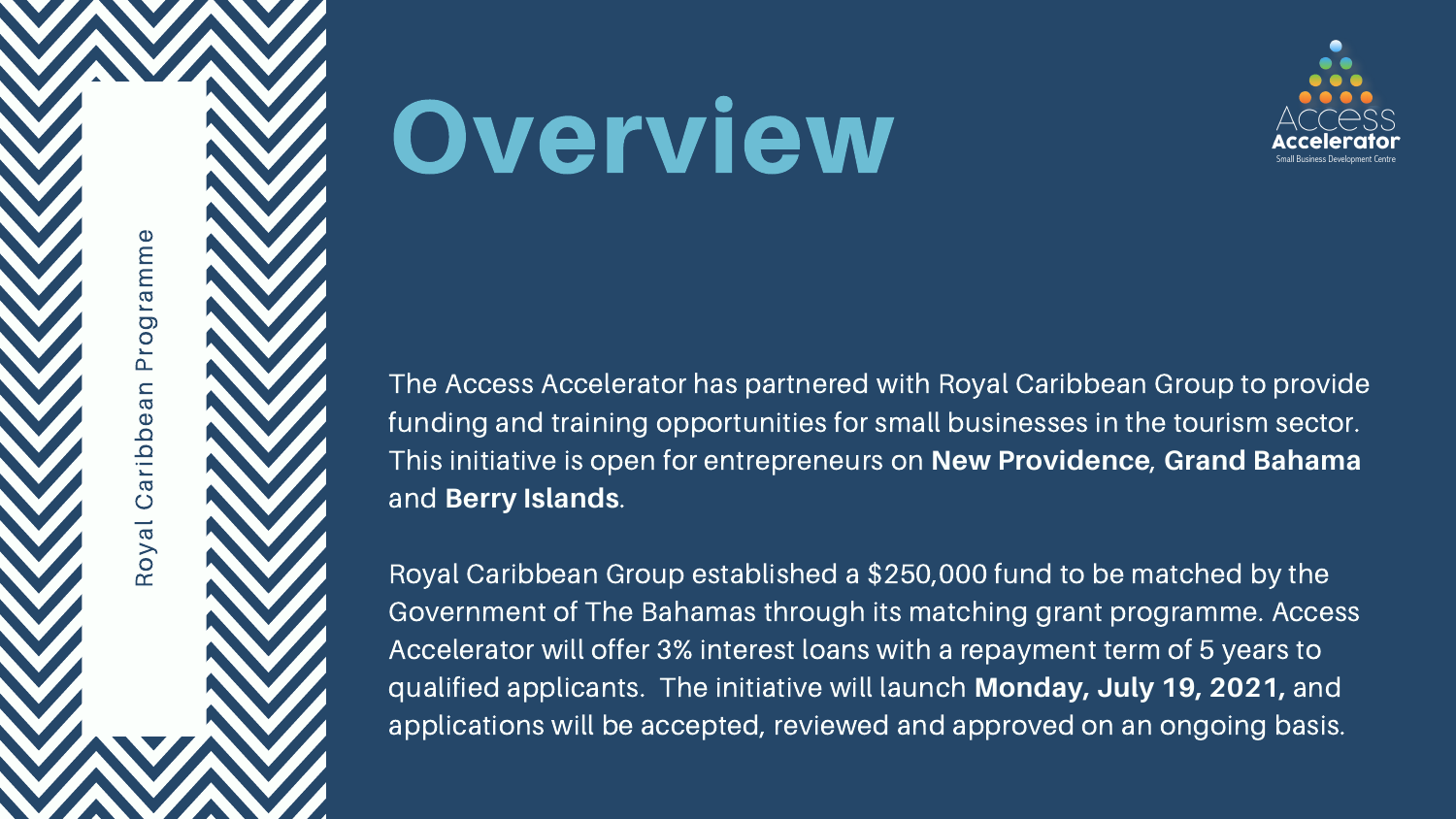# S PROGRAMME GOALS UNOC ROGRAMINE

## *T o u r i s m R e c o v e r y*

To rejuvenate and relaunch our tourism product for foreign and domestic tourist s*m Recovery*<br>
uvenate and relaunch Trand Trand Trand Trand Trand Comestic<br>
and domestic in<br>
s.

To provide tailored training and professional development in topics related to hospitality & entrepreneurship.



## *Business Development*

To create more profitable and sustainable businesses by cultivating strategic partnerships and supplying new markets in the hospitality sector.

## raining Opportunity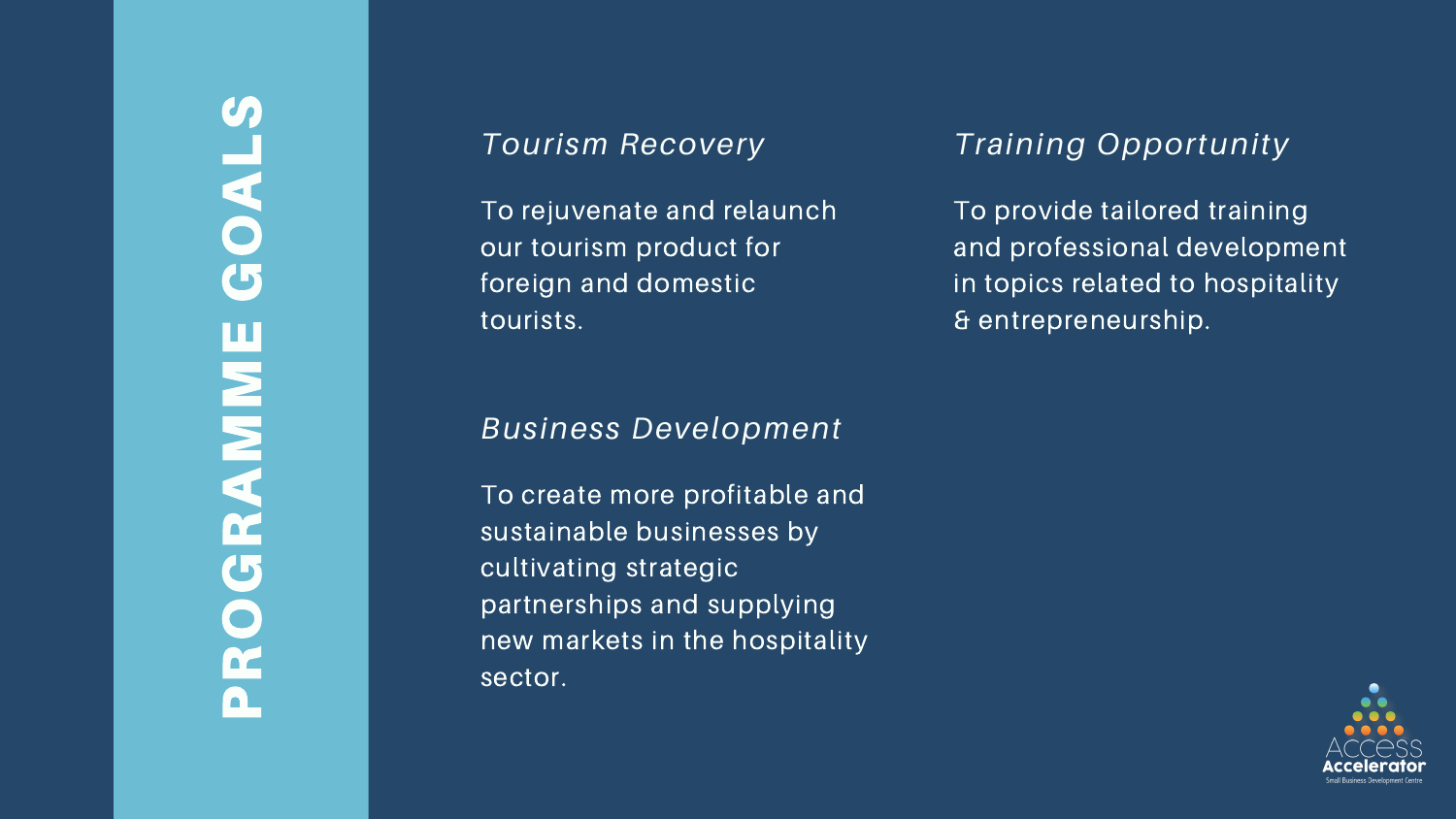# Funding Structure

# Group A

### Earning Annual Sales of **less than \$250,000** can apply for combined loan & grant funding up to \$5,000



## The budget for this programme is \$500,000 and applications will be approved on a first-come, first-served basis.

## Group B

Existing small businesses can apply for up to \$15,000 in combined grants and loans based on their size and annual sales. The funding structure is **50% grant and 50% loan to be paid over a term of 5 years.**



Earning Annual Sales **between \$250,001 and \$500,000** can apply for combined loan & grant funding up to \$10,000

# Group C

Earning Annual Sales **between \$500,001 and \$1,000,000** can apply for combined loan & grant funding up to \$15,000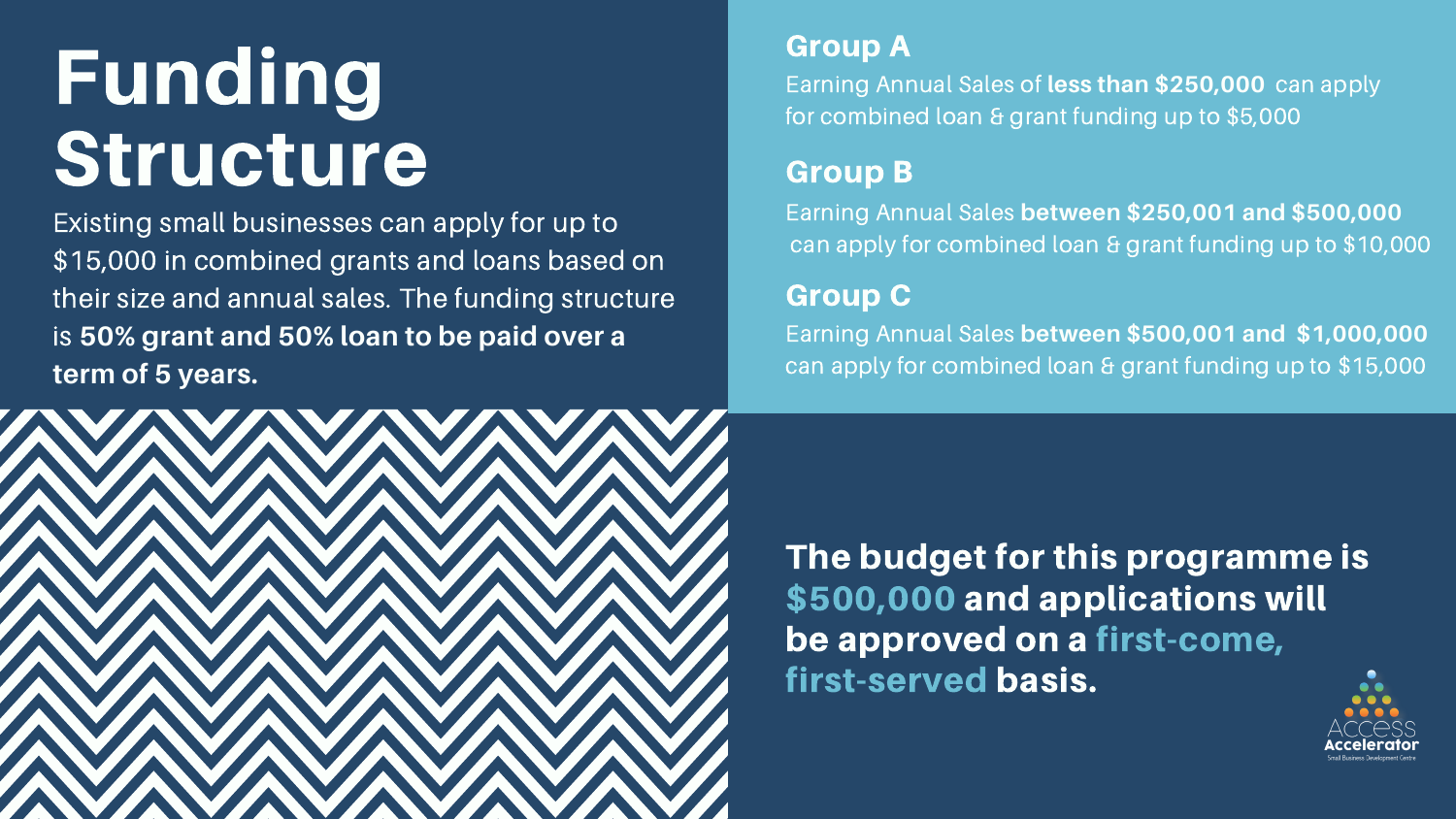# Eligibility Criteria

- Existing small businesses only;
- Must offer products and services for **domestic and foreign tourists;** Including but not limited to:
	- Accommodations
	- o Tour Experiences
	- Taxi Services
	- Vehicle Rentals
	- Boat Charters
- Food and Beverage
- Locally made Souveniers
- $\circ$  Cosmetics made with natural materials
- o Native textiles and prints
- o Performing Arts
- Must service the islands of **New Providence, Grand Bahama or Berry Islands**;
- Must earn annual gross sales of **less than \$1 million;**
- Must be **Bahamian-owned**;
- Provide all documents listed under the **Application Requirements** section; and
- Must complete 5 hours of **mandatory virtual training.**

*Consideration will be made to whether or not a business has previously received funds facilitated through Access Accelerator.*



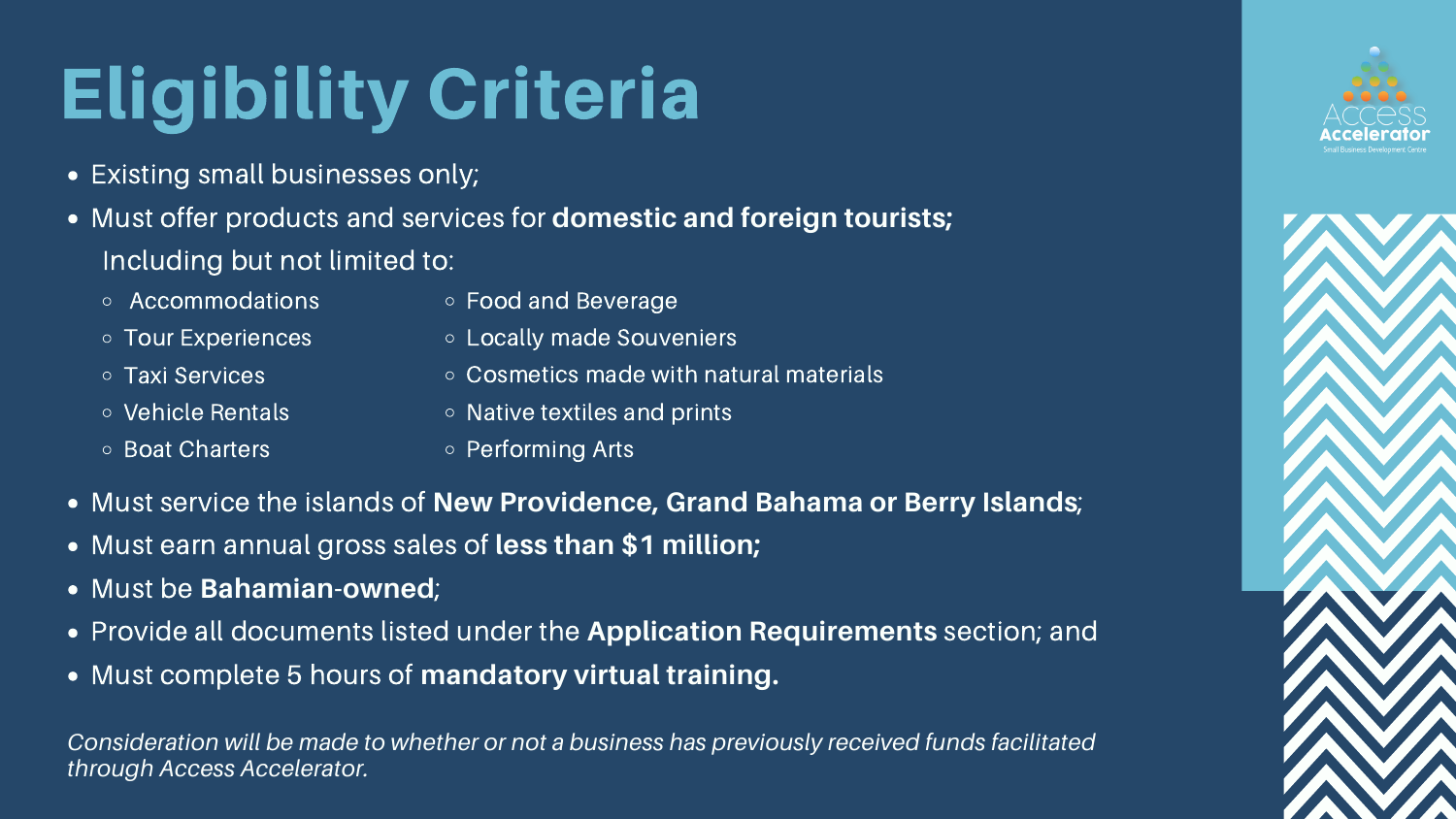Under the Royal Caribbean Programme, applications will be approved to cover business costs related to:











# Eligible Purchases

**Inventory Supplies Packaging Uniforms**







(including branding & advertising) **Marketing**













**Accounting Software**



Insurance Coverage

**Training Equipment Leasehold Improvements**



**Vehicles** (including registration & insurance)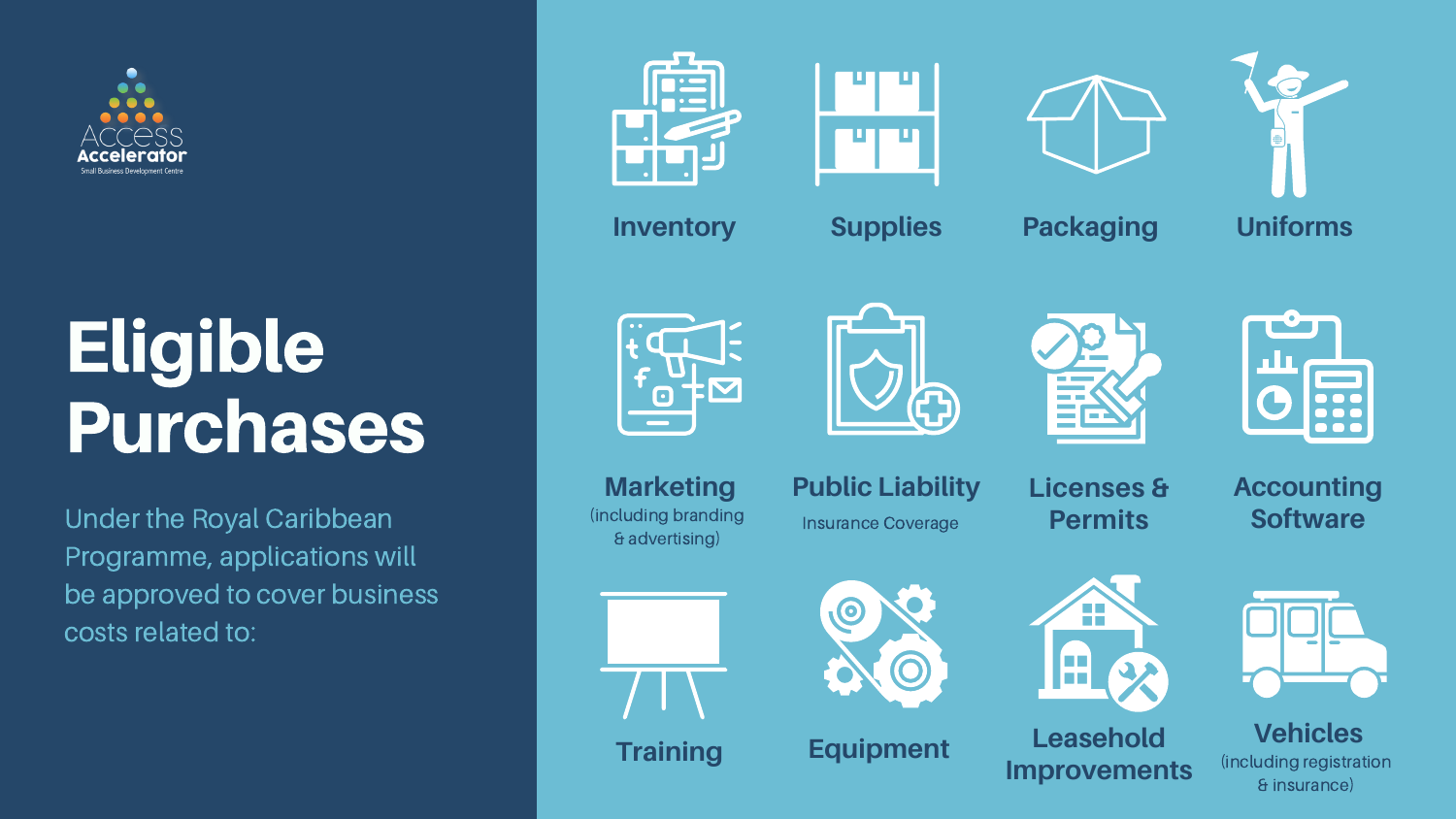- **Executive Summary**
- **2-Minute Pitch Video**
- **Current Business License**
- **Business Filings**
- *Learn more on page 9)*
- **Valid Passport Photo Page**
- **Valid Driver's License**
- **NIB Card**
- **NIB Registration Certificate**
- 
- **Official Vendor Invoices**
- **Vendor Wire Instructions**

**Clean & Pristine Badge (***Accommodations Only. (To be completed in the application) (Mandatory at the time of application)*

**Voter's Card or Utility Bill no older than 3 months** (*The total value of invoices submitted should not exceed the funding threshold) (Vendor payments will be executed via wire transfers to business bank accounts only. Credit card, check or cash payments are not allowed.)*



# Application Requirements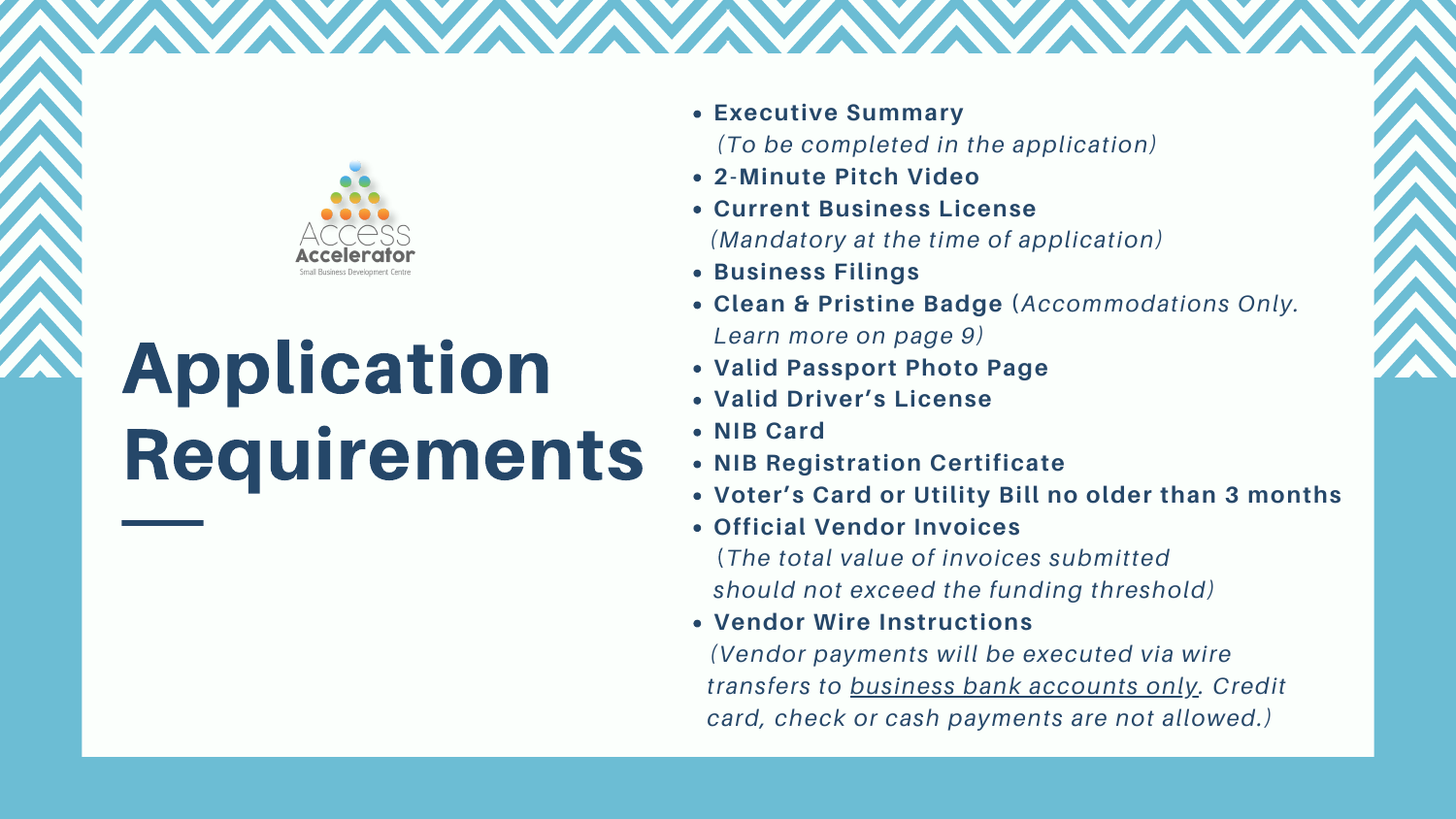Liability insurance coverage will position MSMEs to enter strategic partnerships with cruise lines and hotel resorts; as well, offer protection against claims resulting from injuries. MSMEs can apply for an affordable group policy on the Access Accelerator website here:

Access Accelerator has partnered with Tristar Insurance to offer liability insurance coverage for MSMEs that offer products and services to cruise, hotel and marina guests.

# Liability Insurance Programme

**www.accessaccelerator.org/liabilityinsurance**

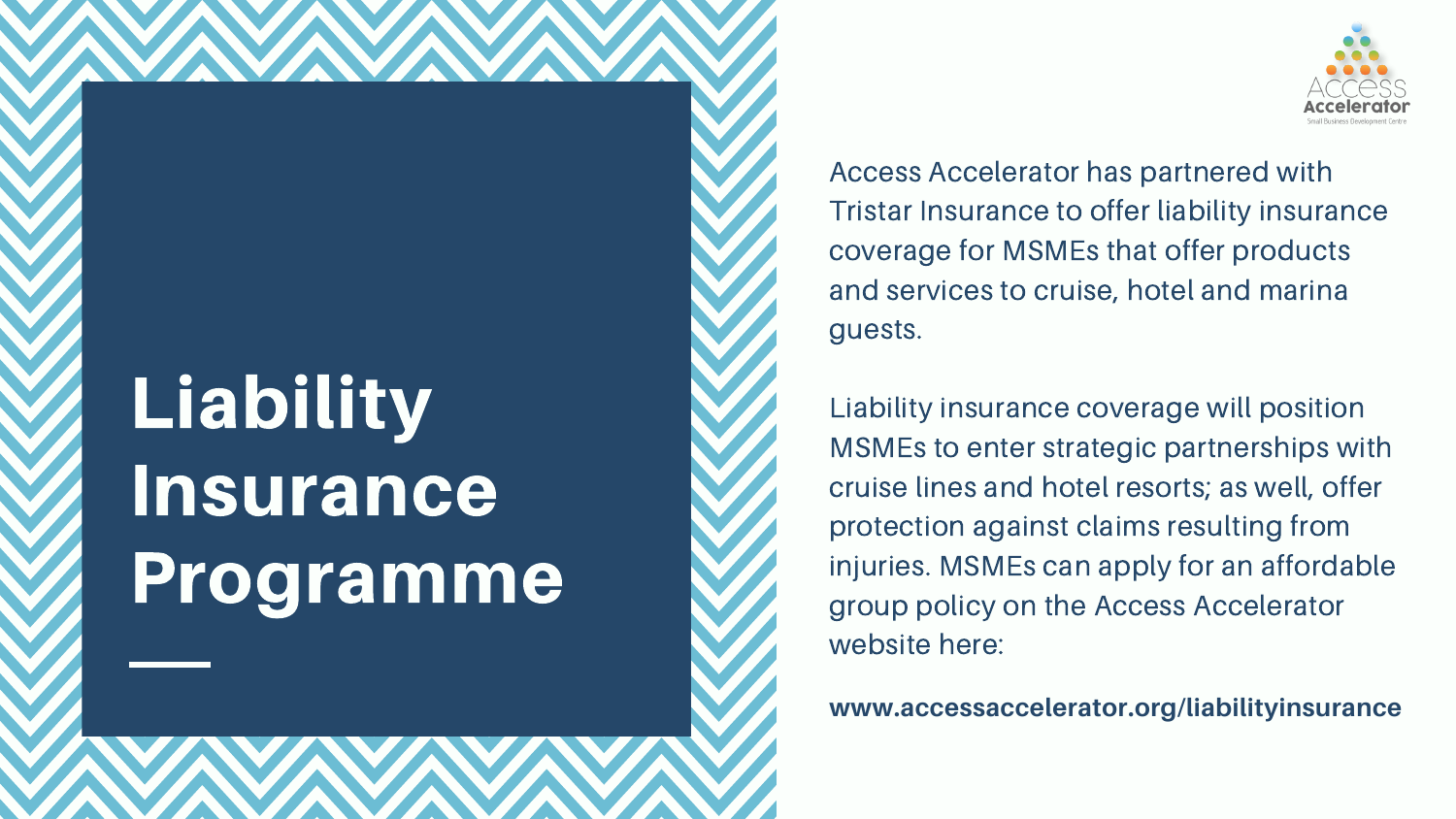# Clean & Pristine Badge

The Ministry of Tourism in collaboration with the Ministry of Health and other regulatory agencies launched a "Clean & Pristine" programme to minimize the spread of the coronavirus among visitors and locals.

Accommodation entities (Hotels and vacation rentals) throughout The Bahamas are required to obtain the "Clean & Pristine" badge which certifies compliance with the government's approved health and safety guidelines. Visitors are also being encouraged to only do business with vendors who display the badge on their website, signage and social media pages.

*Begin the pre-certification process here*: https://www.tourismtoday.com/bahamas-tourismreadiness-recovery-plan-clean-pristine-questionnaire



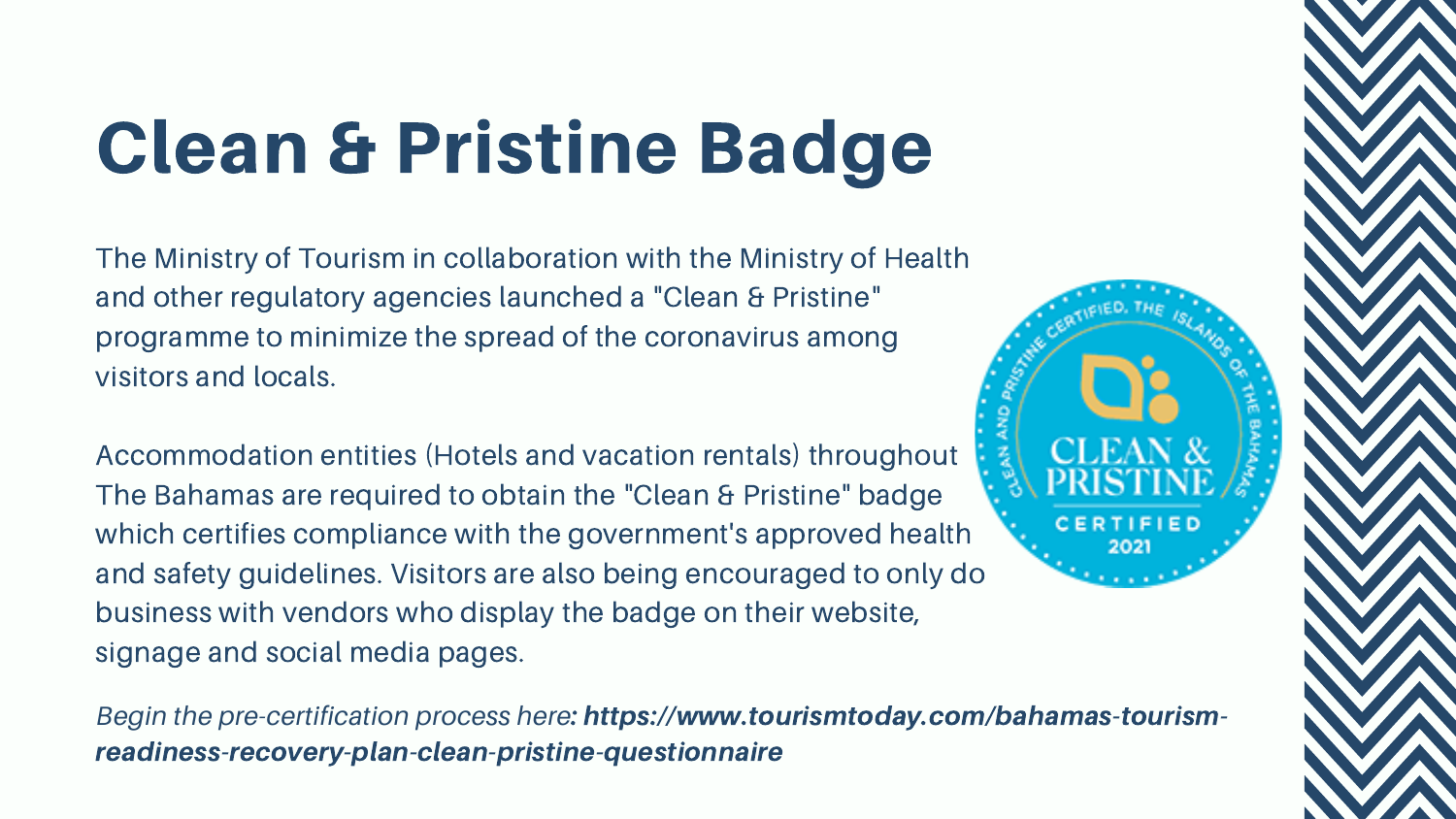

# **FRAINING**<br> *Applicants must complete a free Certification*<br> *Applicants must complete a free Certification*<br>
• Hospitality and Entrepreneurship<br>
• Ecofriendly Products and Services<br>
• Production/Tour Scheduling<br>
• Quality

## Applicants must complete a free Certification **Course** with training modules dedicated to:

- Hospitality and Entrepreneurship
- Ecofriendly Products and Services
- Production/Tour Scheduling
- Quality Controls
- Liability Insurance
- Pricing Strategies
- Forecasting
- Brand Identity
- Digital Marketing
- Export Readiness

*The link for the training will be sent once the*



Roval Caribbean Programme